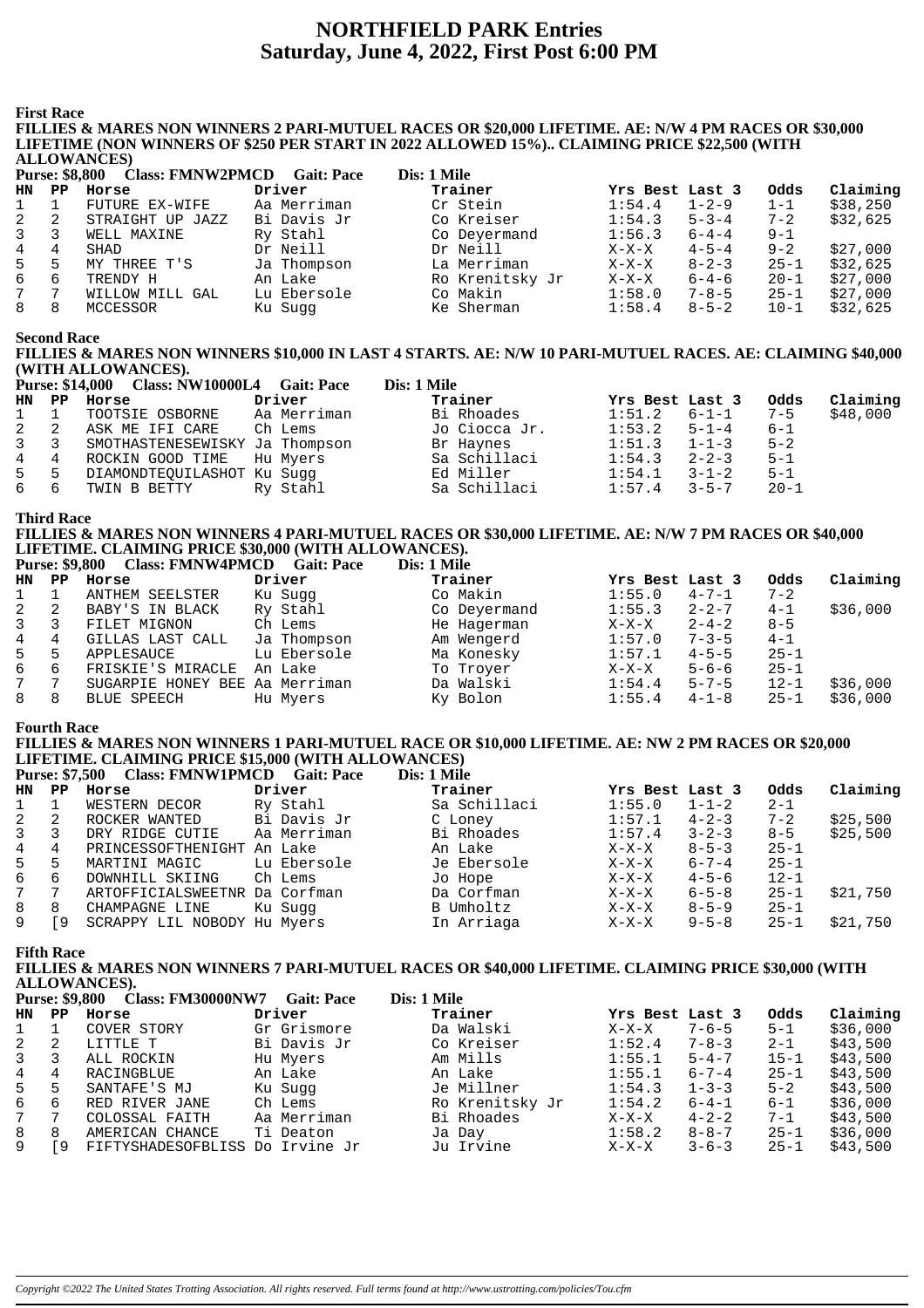| <b>HN</b><br>1<br>2<br>3<br>$\,4$<br>5<br>б<br>$\boldsymbol{7}$<br>8 | $\mathbf{P} \mathbf{P}$<br>$\mathbf{1}$<br>2<br>3 | <b>Purse: \$11,000</b><br>Horse<br>WALL SAID                                                     | Class: FMNW6500L4 Gait: Pace | Dis: 1 Mile                                                                                                  |                    |                            |                      |                      |
|----------------------------------------------------------------------|---------------------------------------------------|--------------------------------------------------------------------------------------------------|------------------------------|--------------------------------------------------------------------------------------------------------------|--------------------|----------------------------|----------------------|----------------------|
|                                                                      |                                                   |                                                                                                  |                              | Trainer                                                                                                      | Yrs Best Last 3    |                            | 0dds                 | Claiming             |
|                                                                      |                                                   |                                                                                                  | Driver<br>Ch Lems            | Pa Sweeney                                                                                                   | 1:54.3             | $9 - 8 - 9$                | $7 - 2$              |                      |
|                                                                      |                                                   | MYSTICAL VIRGIN                                                                                  | Ku Sugg                      | Ed Miller                                                                                                    | 1:52.1             | $1 - 7 - 6$                | $5 - 2$              |                      |
|                                                                      |                                                   | HERESLOOKNATYOU N Ry Stahl                                                                       |                              | Sa Schillaci                                                                                                 | $X-X-X$            | $7 - 5 - 2$                | $9 - 1$              |                      |
|                                                                      | $\overline{4}$                                    | THIS DRAGON ROCKS                                                                                | Gr Grismore                  | Sa Schillaci                                                                                                 | 1:53.4             | $4 - 2 - 7$                | $7 - 1$              |                      |
|                                                                      | 5<br>6                                            | LYNBAR ROSE N<br>FAITHFUL DESIRE                                                                 | Aa Merriman<br>Lu Ebersole   | Co Kreiser<br>To Troyer                                                                                      | 1:52.2<br>1:53.2   | $5 - 1 - 1$<br>$8 - 1 - 1$ | $8 - 5$<br>$25 - 1$  | \$27,000<br>\$27,000 |
|                                                                      | $7\phantom{.0}$                                   | BJ'S ROCKET                                                                                      | Bi Davis Jr                  | Je Millner                                                                                                   | 1:54.0             | $7 - 1 - 2$                | $25 - 1$             |                      |
|                                                                      | 8                                                 | PREMIER DELAINEY                                                                                 | Hu Myers                     | Ra Bendis                                                                                                    | 1:53.4             | $6 - 3 - 5$                | $25 - 1$             |                      |
|                                                                      | <b>Seventh Race</b>                               |                                                                                                  |                              | FILLIES & MARES NON WINNERS \$2250 IN LAST 4 STARTS THAT ARE N/W \$20,000 IN 2022.                           |                    |                            |                      |                      |
|                                                                      | <b>Purse: \$5,000</b>                             | Class: FMNW2250L4 Gait: Pace                                                                     |                              | Dis: 1 Mile                                                                                                  |                    |                            |                      |                      |
| HN                                                                   |                                                   | PP Horse                                                                                         | Driver                       | Trainer                                                                                                      | Yrs Best Last 3    |                            | 0dds                 |                      |
| 1<br>2                                                               | $\mathbf 1$<br>2                                  | KJ'S FOXY LADY<br>OFFICIAL TREASURE                                                              | Ku Sugg<br>Aa Merriman       | Je Millner<br>Jo Oliverio                                                                                    | 1:55.3<br>1:53.4   | $4 - 6 - 7$<br>$5 - 6 - 5$ | $7 - 1$<br>$3 - 1$   |                      |
| 3                                                                    | 3                                                 | HIGH FASHION MEL                                                                                 | Ry Stahl                     | Th O'Donnell                                                                                                 | 1:55.0             | $8 - 4 - 7$                | $20 - 1$             |                      |
| 4                                                                    | $\overline{4}$                                    | ROCKIN FARRARI                                                                                   | Lu Ebersole                  | Is Shrake                                                                                                    | 1:58.0             | $5 - X - 7$                | $4 - 1$              |                      |
| 5                                                                    | 5                                                 | IN LOVE AGAIN                                                                                    | Bi Davis Jr                  | Sh Webb                                                                                                      | 1:54.4             | $8 - 7 - 7$                | $2 - 1$              |                      |
| $\epsilon$<br>$\boldsymbol{7}$                                       | $6\overline{6}$<br>$7\phantom{.}$                 | ARYA AGAIN<br>WE ARE DREAMING                                                                    | Do Irvine Jr<br>Hu Myers     | B Umholtz<br>Sa Schillaci                                                                                    | $X-X-X$<br>1:53.3  | $3 - 8 - 2$<br>$9 - 6 - 6$ | $20 - 1$<br>$6 - 1$  |                      |
| 8                                                                    | 8                                                 | PRICELESS SHADOW                                                                                 | Ni Clegg                     | Be Clegg                                                                                                     | 1:55.2             | $3 - 6 - 5$                | $20 - 1$             |                      |
| 9                                                                    | <b>F</b> 9                                        | COFFEE HOUSE                                                                                     | Gr Grismore                  | Ch Flickinger                                                                                                | 1:58.1             | $6 - 3 - 2$                | $20 - 1$             |                      |
|                                                                      | <b>Eighth Race</b>                                | LIFETIME. CLAIMING PRICE \$22,500 (WITH ALLOWANCES)                                              |                              | FILLIES & MARES NON WINNERS 2 PARI-MUTUEL RACES OR \$20,000 LIFETIME. AE: N/W 4 PM RACES OR \$30,000         |                    |                            |                      |                      |
|                                                                      |                                                   | Purse: \$8,800 Class: FMNW2PMCD Gait: Pace                                                       |                              | Dis: 1 Mile                                                                                                  |                    |                            |                      |                      |
| HN.                                                                  |                                                   | PP Horse                                                                                         | Driver                       | Trainer                                                                                                      | Yrs Best Last 3    |                            | Odds                 | Claiming             |
| 1                                                                    | $\mathbf 1$                                       | SOMEWHERE ONTHEBAY Ch Lems                                                                       |                              | Ma Chupp                                                                                                     | $X-X-X$            | $5 - 9 - 5$                | $4 - 1$              |                      |
| 2<br>3                                                               | 2<br>3                                            | SIDECHICKNAMEDNICK Ni Clegg<br>ROSE RUN XANDRIA                                                  | Aa Merriman                  | Be Clegg<br>Co Deyermand                                                                                     | 1:55.0<br>1:55.3   | $2 - 4 - 3$<br>$7 - 3 - 7$ | $8 - 5$<br>$3 - 1$   |                      |
| $\,4$                                                                | $\overline{4}$                                    | ROCKMATIC                                                                                        | Ke Kash Jr                   | Ke Kash Jr                                                                                                   | $X-X-X$            | $5 - 5 - 4$                | $15 - 1$             | \$27,000             |
| 5                                                                    | 5                                                 | ER STACY                                                                                         | Bi Davis Jr                  | Co Kreiser                                                                                                   | 1:56.4             | $2 - 4 - 5$                | $6 - 1$              |                      |
| $\epsilon$                                                           | 6                                                 | CRAZY LUCKY                                                                                      | An Lake                      | La Foos                                                                                                      | 1:56.4             | $3 - 6 - 2$                | $12 - 1$             |                      |
| 7<br>8                                                               | 7<br>8                                            | BETTORBYTHESEASIDE Ry Stahl<br>REALLY SAM                                                        | Hu Myers                     | Me O'Donnell<br>Mi Myers                                                                                     | 1:56.0<br>1:59.2   | $5 - 1 - 2$<br>$2 - 1 - 6$ | $25 - 1$<br>$15 - 1$ |                      |
|                                                                      | <b>Ninth Race</b>                                 |                                                                                                  |                              |                                                                                                              |                    |                            |                      |                      |
|                                                                      |                                                   |                                                                                                  |                              | FILLIES & MARES NON WINNERS \$1250 IN LAST 4 STARTS THAT ARE N/W \$10,000 IN 2022. AE: CLAIMING \$6000 (WITH |                    |                            |                      |                      |
|                                                                      |                                                   | ALLOWANCES) THAT ARE N/W \$2250 IN LAST 4 STARTS.<br>Purse: \$4,000 Class: FMNW1250L4 Gait: Pace |                              | Dis: 1 Mile                                                                                                  |                    |                            |                      |                      |
| HN                                                                   | PP                                                | Horse                                                                                            | Driver                       | Trainer                                                                                                      | Yrs Best Last 3    |                            | Odds                 | Claiming             |
| 1                                                                    | 1                                                 | BEND THE KNEE                                                                                    | Ku Sugg                      | Co Kreiser                                                                                                   | 1:58.4             | $8 - 4 - 6$                | $7 - 2$              | \$7,200              |
| 2                                                                    | 2                                                 | MCMAEDLE                                                                                         | Ke Kash Jr                   | Ke Kash Jr                                                                                                   | 1:57.2             | $7 - 5 - 3$<br>$4 - 6 - 9$ | $6 - 1$              | \$7,200              |
| 3<br>4                                                               | 3<br>4                                            | SAND SONYA<br>SAMMI SWEETHEART                                                                   | Ch Lems<br>Ry Stahl          | Ro Winters<br>Da Corfman                                                                                     | $X-X-X$<br>$X-X-X$ | $9 - 6 - 6$                | $2 - 1$<br>$20 - 1$  |                      |
| 5                                                                    | 5                                                 | ARROYA'S DANCE                                                                                   | Aa Merriman                  | Ca Hollar                                                                                                    | 1:59.0             | $3 - 8 - 7$                | $9 - 5$              |                      |
| $\epsilon$                                                           | 6                                                 | MS GRAY SEA                                                                                      | Bi Davis Jr                  | Th Hall                                                                                                      | $X-X-X$            | $6 - 6 - 5$                | $25 - 1$             |                      |
| 7<br>8                                                               | 7<br>8                                            | LYONS GINGERNINJA Ja Baird                                                                       |                              | Rh Patrick                                                                                                   | $X-X-X$            | $7 - 5 - 7$<br>$6 - 7 - 8$ | $25 - 1$<br>$25 - 1$ |                      |
| 9                                                                    | [9                                                | GRANDROSA<br>SQUIRT                                                                              | An Lake<br>Ti Deaton         | In Arriaga<br>Ja Day                                                                                         | $X-X-X$<br>1:58.2  | $7 - 7 - 6$                | $25 - 1$             |                      |
|                                                                      | <b>Tenth Race</b>                                 |                                                                                                  |                              |                                                                                                              |                    |                            |                      |                      |
|                                                                      | <b>Purse: \$9,000</b>                             | Class: FMNW5000L4 Gait: Pace                                                                     |                              | FILLIES & MARES NON WINNERS \$5000 IN LAST 4 STARTS. AE: CLAIMING \$15,000 (WITH ALLOWANCES).<br>Dis: 1 Mile |                    |                            |                      |                      |
| HN                                                                   | $\mathbf{PP}$                                     | Horse                                                                                            | Driver                       | Trainer                                                                                                      | Yrs Best Last 3    |                            | Odds                 | Claiming             |
| 1                                                                    | 1                                                 | WAKE N BAKE                                                                                      | Aa Merriman                  | Bi Rhoades                                                                                                   | 1:52.4             | $4 - 2 - 1$                | $5 - 2$              | \$18,000             |
| 2                                                                    | 2                                                 | <b>BNB</b>                                                                                       | Lu Ebersole                  | Be Murdock                                                                                                   | $X-X-X$            | $3 - 3 - 8$                | $20 - 1$             |                      |
| 3<br>4                                                               | 3<br>4                                            | CHEEKIE BABE<br>FRENCH SHAKER                                                                    | Ja Thompson<br>Ry Stahl      | La Patistas<br>Ke Sherman                                                                                    | 1:54.1<br>1:53.2   | $1 - 5 - 4$<br>$9 - 3 - 6$ | $25 - 1$<br>$10 - 1$ |                      |
| 5                                                                    | 5                                                 | FADE TO GOLD                                                                                     | Do Irvine Jr                 | Ro Krenitsky Jr                                                                                              | 1:53.4             | $2 - 8 - 7$                | $12 - 1$             |                      |
| 6                                                                    | 6                                                 | DEVIOUS DAME                                                                                     | Hu Myers                     | Ca Hollar                                                                                                    | 1:57.4             | $9 - 5 - 2$                | $25 - 1$             |                      |
| 7                                                                    | 7                                                 | RACING GLORY                                                                                     | Ch Lems                      | Pa Sweeney                                                                                                   | 1:52.1             | $4 - 5 - 5$                | $2 - 1$              |                      |
| 8                                                                    | 8<br>[9                                           | IVANNA IVY<br>VIBRENT KALLY                                                                      | Bi Davis Jr<br>Ku Sugg       | Co Kreiser<br>Ed Miller                                                                                      | 1:52.1<br>1:53.2   | $2 - 5 - 2$                | $3 - 1$              | \$18,000             |

**HN PP Horse Driver Trainer Yrs Best Last 3 Odds** 1 1 DANCIN' ANNA Aa Merriman Le Mullet 1:53.0 1-7-8 6-1 2 2 SEA ROSE Ch Lems Sh Webb 1:53.1 1-7-6 6-1 3 3 ELLAGATOR Bi Davis Jr Co Kreiser 1:51.1 4-3-2 6-1<br>4 4 ROCK ME CRISTAL Ry Stahl An Rickert 1:51.2 4-5-2 9-2 4 4 ROCK ME CRISTAL Ry Stahl An Rickert 1:51.2 4-5-2 9-2 EXAMPLE PRISTAL AND CRISTAL AND CRISTAL AND AN RICKETE 1:51.2 4-5-2 9-2<br>
5 5 DOJEA RITA Ku Sugg C Loney 1:53.0 2-2-2 7-2<br>
6 6 SNOBBYTOWN Ro Wrenn Jr. Ro Burke 1:52.0 8-6-1 9-2 6 6 SNOBBYTOWN Ro Wrenn Jr. Ro Burke 1:52.0 8-6-1 9-2 Sa Schillaci

*Copyright ©2022 The United States Trotting Association. All rights reserved. Full terms found at http://www.ustrotting.com/policies/Tou.cfm*